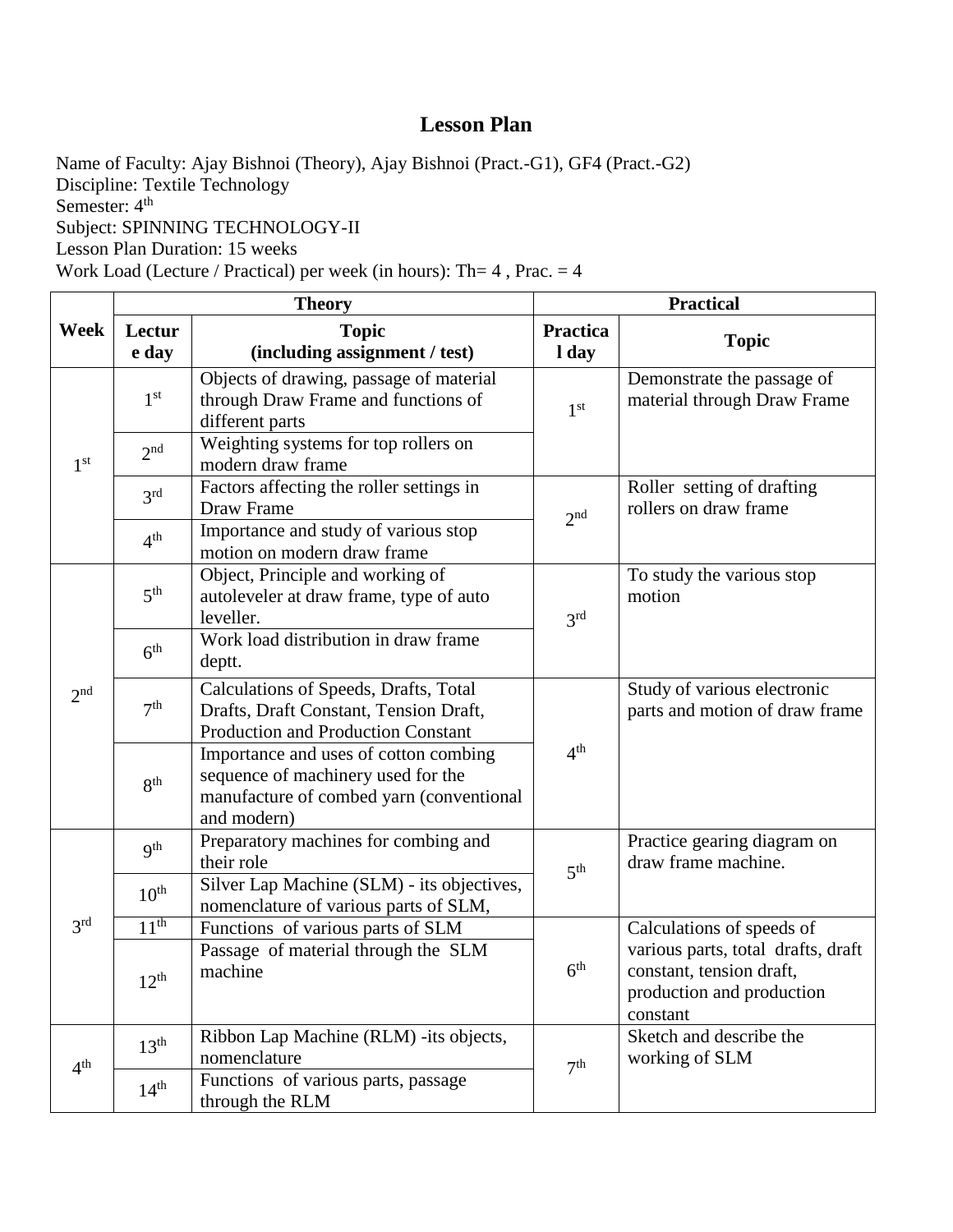|                 | $15^{\text{th}}$ | Drawing, Lap Formation Combination<br>Lap Winder, Within Super Lap Machine<br>and its advantages over Silver Lap<br>Machine                                                            | 8 <sup>th</sup>  | Practice of gearing diagram of<br>silver Lap Machine (during<br>mill visits/industrial training)              |
|-----------------|------------------|----------------------------------------------------------------------------------------------------------------------------------------------------------------------------------------|------------------|---------------------------------------------------------------------------------------------------------------|
|                 | 16 <sup>th</sup> | Drawing, Lap Formation Combination<br>Lap Winder, Within Super Lap Machine<br>and its advantages over Silver Lap<br>Machine                                                            |                  |                                                                                                               |
|                 | 17 <sup>th</sup> | Expert lecture 1                                                                                                                                                                       |                  | Demonstration of Ribbon Lap                                                                                   |
|                 | 18 <sup>th</sup> | Principles, objectives, evaluation of<br>combing Historical development of<br>combing, degree of combing damages<br>occurring to textile materials during the<br>preparatory processes | 9 <sup>th</sup>  | machine, passage through the<br>machine, Practice of gearing<br>diagram of Ribbon Lap<br>machine              |
| 5 <sup>th</sup> | 19 <sup>th</sup> | Historical development of combing,<br>degree of combing damages occurring to<br>textile materials during the preparatory<br>processes                                                  | 10 <sup>th</sup> | Demonstration on comber<br>machine, working of various<br>parts and passage through the<br>comber machine     |
|                 | 20 <sup>th</sup> | Description and working of various parts,<br>passage of material through modern<br>comber                                                                                              |                  |                                                                                                               |
|                 | 21 <sup>th</sup> | Sessional 1                                                                                                                                                                            |                  | Demonstration and practice of                                                                                 |
| 6 <sup>th</sup> | $22^{th}$        | Combing cycle with reference to relative<br>position of various parts,                                                                                                                 | 11 <sup>th</sup> | combing cycle with reference<br>to relative position of various<br>parts and index numbers                    |
|                 | 23 <sup>rd</sup> | Combing cycle with reference to index<br>numbers                                                                                                                                       | $12^{th}$        | Demonstration of comber<br>cylinder, top comb, nippers                                                        |
|                 | 24 <sup>th</sup> | Combing cycle with reference to index<br>numbers                                                                                                                                       |                  |                                                                                                               |
|                 | $25^{\text{th}}$ | Study of comber cylinder                                                                                                                                                               |                  | Practice of drawing of gearing                                                                                |
| 7 <sup>th</sup> | 26 <sup>th</sup> | Top comb, detaching rollers, nippers                                                                                                                                                   | 13 <sup>th</sup> | diagram of comber: Calculate<br>draft, draft constant, production<br>and production constant                  |
|                 | 27 <sup>th</sup> | Motions and mechanisms of nippers                                                                                                                                                      |                  | Demonstration of mechanisms                                                                                   |
|                 | 28 <sup>th</sup> | Top comb mechanism                                                                                                                                                                     | 14 <sup>th</sup> | of nippers, top comb, detaching<br>roller to see their working with<br>the help of a sketch                   |
|                 | 29 <sup>th</sup> | Detaching roller mechanism                                                                                                                                                             |                  | Practice of setting and gauges                                                                                |
| 8th             | 30 <sup>th</sup> | Method of finding comber noil percentage                                                                                                                                               | 15 <sup>th</sup> | of following parts. - Cylinder to<br>brush - Cylinder to nippers -<br>nippers settings - Top comb<br>settings |
|                 | 31 <sup>th</sup> | Factors upon which comber noil depends                                                                                                                                                 |                  | Study of various electronic                                                                                   |
|                 | 32 <sup>th</sup> | How to control comber noil percentage                                                                                                                                                  | 16 <sup>th</sup> | parts and motion in RIL, SIL,<br>comber                                                                       |
| 9th             | 33 <sup>rd</sup> | Sessional 2                                                                                                                                                                            | 17 <sup>th</sup> | Modern development to be                                                                                      |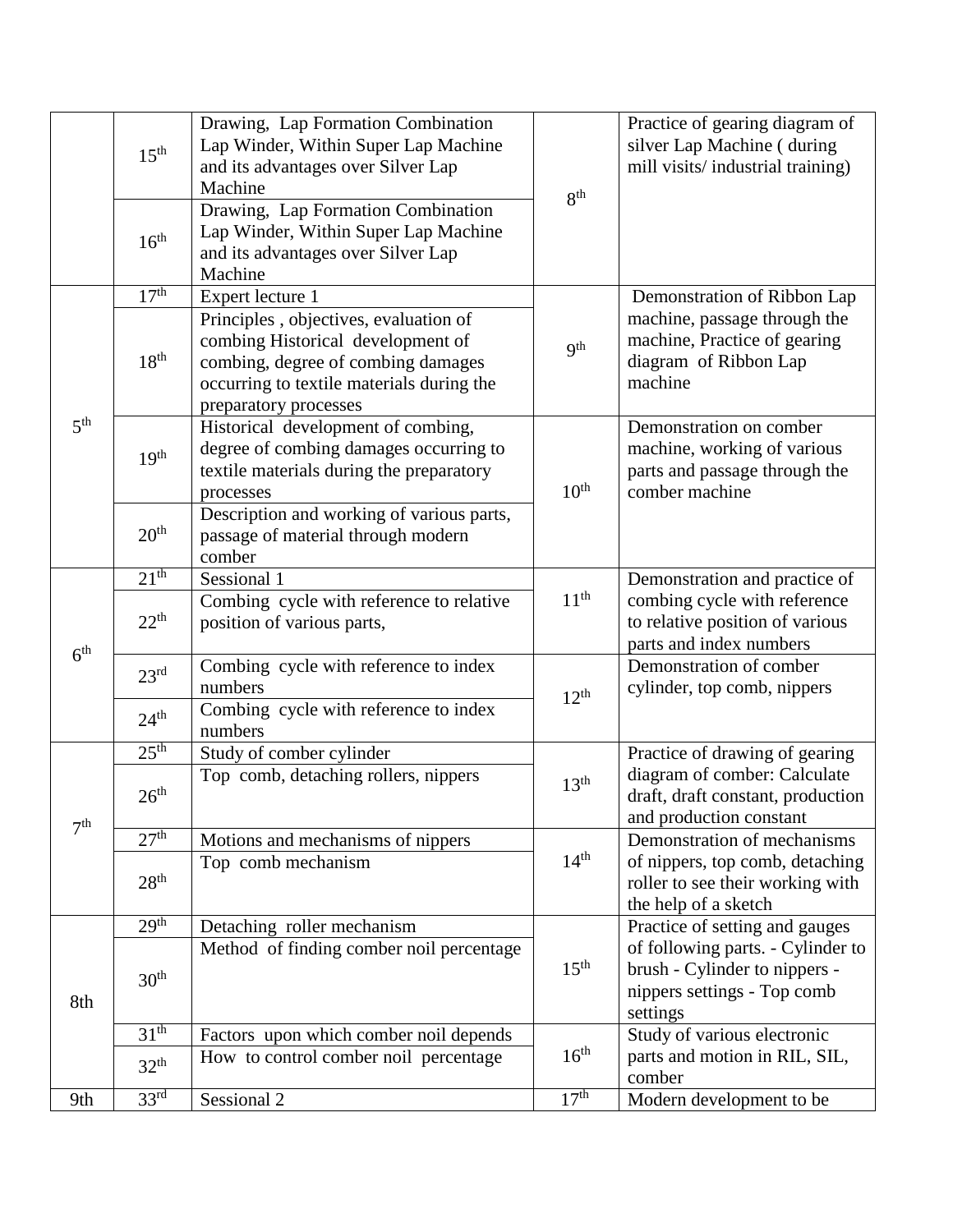|                  | 34 <sup>th</sup> | Difference between carded and combed          |                  | seen in the mills during mill     |
|------------------|------------------|-----------------------------------------------|------------------|-----------------------------------|
|                  |                  | yarn                                          |                  | visits/mill training              |
|                  | 35 <sup>th</sup> | Comparison between carded and combed          |                  | Demonstration and practice for    |
|                  |                  | yarn                                          | 18 <sup>th</sup> | the passage through the           |
|                  | 36 <sup>th</sup> | Modern developments in combing (Expert        |                  | simplex machine                   |
|                  |                  | Lecture)                                      |                  |                                   |
|                  | 37 <sup>th</sup> | <b>Expert Lecture 2</b>                       |                  | Practice of setting drafting      |
|                  |                  | Introduction and object of Simplex Frame.     | 19 <sup>th</sup> | rollers                           |
|                  | 38 <sup>th</sup> | Nomenclature of various parts, passage of     |                  |                                   |
| 10th             |                  | material through the machine                  |                  |                                   |
|                  | 39 <sup>th</sup> | Drafting mechanism, setting and weighting     |                  | Mill visit be arranged to see the |
|                  |                  | of drafting rollers                           | 20 <sup>th</sup> | working of drafting systems on    |
|                  | 40 <sup>th</sup> | Various drafting systems used in modern       |                  | modern Simplex Frames             |
|                  |                  | Simplex Machine                               |                  |                                   |
|                  | $41^{\text{th}}$ | Twists, selection of twist, Twist             |                  | Practice of drawing diagram for   |
|                  |                  | multiplier, method of twisting                | 21 <sup>th</sup> | the insertion of twist in roving  |
| 11 <sup>th</sup> | $42^{\text{th}}$ | Flyer and its function                        |                  | on the machine                    |
|                  | 43 <sup>rd</sup> | Principle of winding                          | 22 <sup>th</sup> | Practice of drawing of building   |
|                  | 44 <sup>th</sup> | Bobbin leading and flyer leading system       |                  | motion and its operation          |
|                  | 45 <sup>th</sup> | Coiling of roving                             |                  | Study and practice of             |
|                  | $46^{\text{th}}$ | Objective of building motion,                 | 23 <sup>th</sup> | construction and working of       |
|                  |                  |                                               |                  | differential motion and its       |
| $12^{th}$        |                  |                                               |                  | operation                         |
|                  | 47 <sup>th</sup> | Construction of building motion,              |                  | Practice of drawing full gearing  |
|                  | 48 <sup>th</sup> | Working of building motion.                   | 24 <sup>th</sup> | diagram on the machine            |
|                  |                  |                                               |                  | showing various drives            |
|                  | 48 <sup>th</sup> | Objectives , principle of differential        | 25 <sup>th</sup> | Mantling and dismantling of       |
|                  |                  | motions                                       |                  | draft change pinion, twist,       |
|                  | 49 <sup>th</sup> | Used on modern Simplex Machine                |                  | change wheel, lifter change       |
| 13 <sup>th</sup> |                  |                                               |                  | wheel and ratchet wheel.          |
|                  | 50 <sup>th</sup> | Sessional 3                                   |                  | Modern developments will be       |
|                  | 51 <sup>th</sup> | Modern development in the Simplex             | 26 <sup>th</sup> | shown in the mill (Mill visit)    |
|                  |                  | Machine                                       |                  |                                   |
|                  |                  | Calculation of production per machine, per    |                  | Practice of gearing diagram of    |
|                  | $52^{\text{th}}$ | shift; calculation of front roll delivery and |                  | simplex fram                      |
|                  |                  | spindle speed, twist per inch and twist       | 27 <sup>th</sup> |                                   |
|                  |                  | multiplier;                                   |                  |                                   |
| 14 <sup>th</sup> | 53 <sup>rd</sup> | <b>Expert Lecture 3</b>                       |                  |                                   |
|                  |                  | Calculation of production constant, draft     |                  | calculations relating to          |
|                  | 54 <sup>th</sup> | constant, break draft constant and twist      |                  | parameters as specified in        |
|                  |                  | constant;                                     | 28 <sup>th</sup> | theory                            |
|                  | $55^{th}$        | Calculation of total draft, break draft and   |                  |                                   |
|                  |                  | individual zone draft of the machine          |                  |                                   |
|                  | $56^{\text{th}}$ | Calculation of ratchet wheel                  |                  | study of various electronic       |
| $15^{\text{th}}$ |                  | Calculation of lifter change wheel            | 29 <sup>th</sup> | parts and motion in speed         |
|                  | 57 <sup>th</sup> |                                               |                  | frame                             |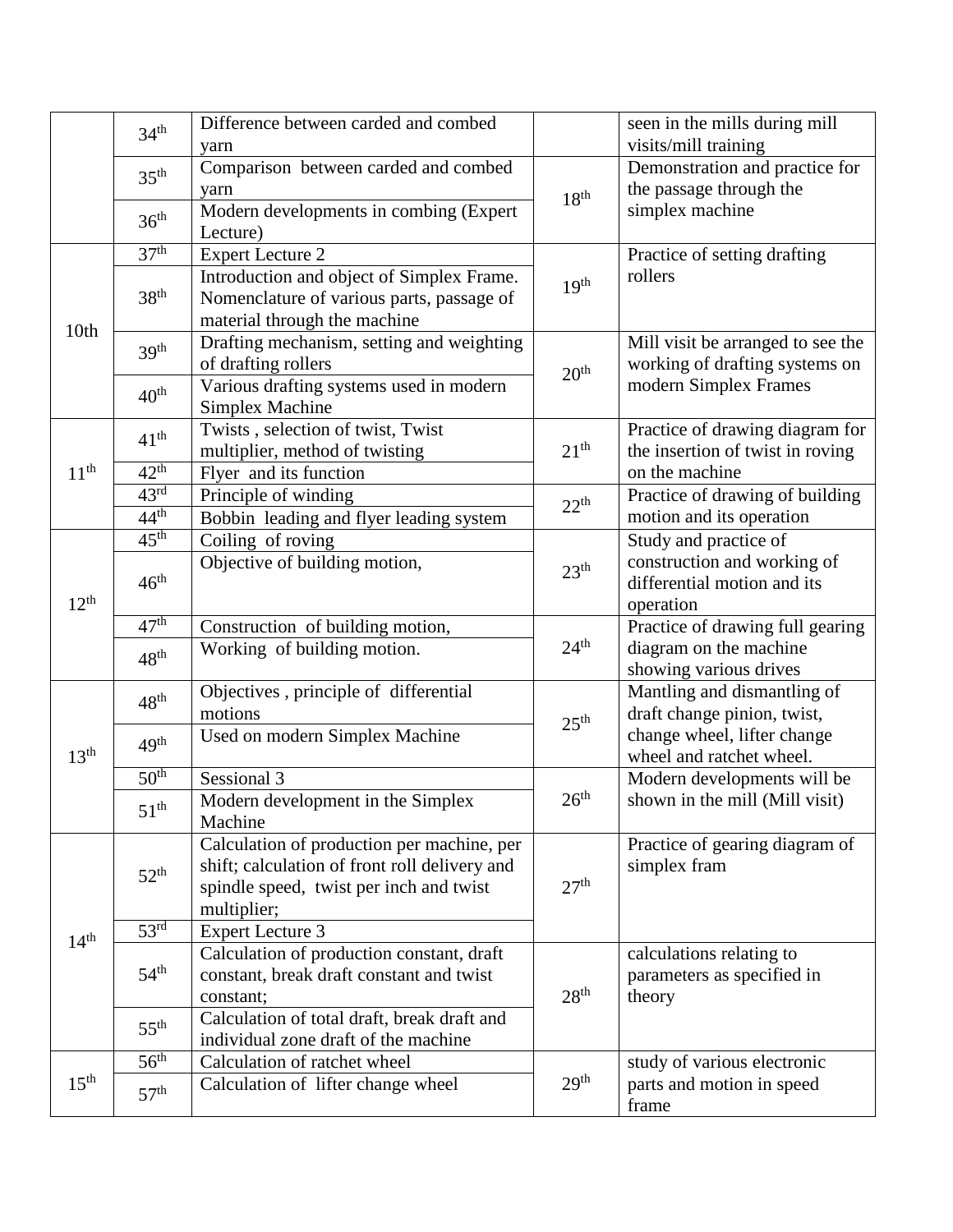|  | 58 <sup>th</sup> | Draft change pinion for various hanks with<br>the help of gearing diagram of Simplex<br>frame | 30 <sup>th</sup> | study of various electronic<br>parts and motion in speed<br>frame |
|--|------------------|-----------------------------------------------------------------------------------------------|------------------|-------------------------------------------------------------------|
|  | 59 <sup>th</sup> | Draft change pinion for various hanks<br>with the help of gearing diagram of<br>Simplex frame |                  |                                                                   |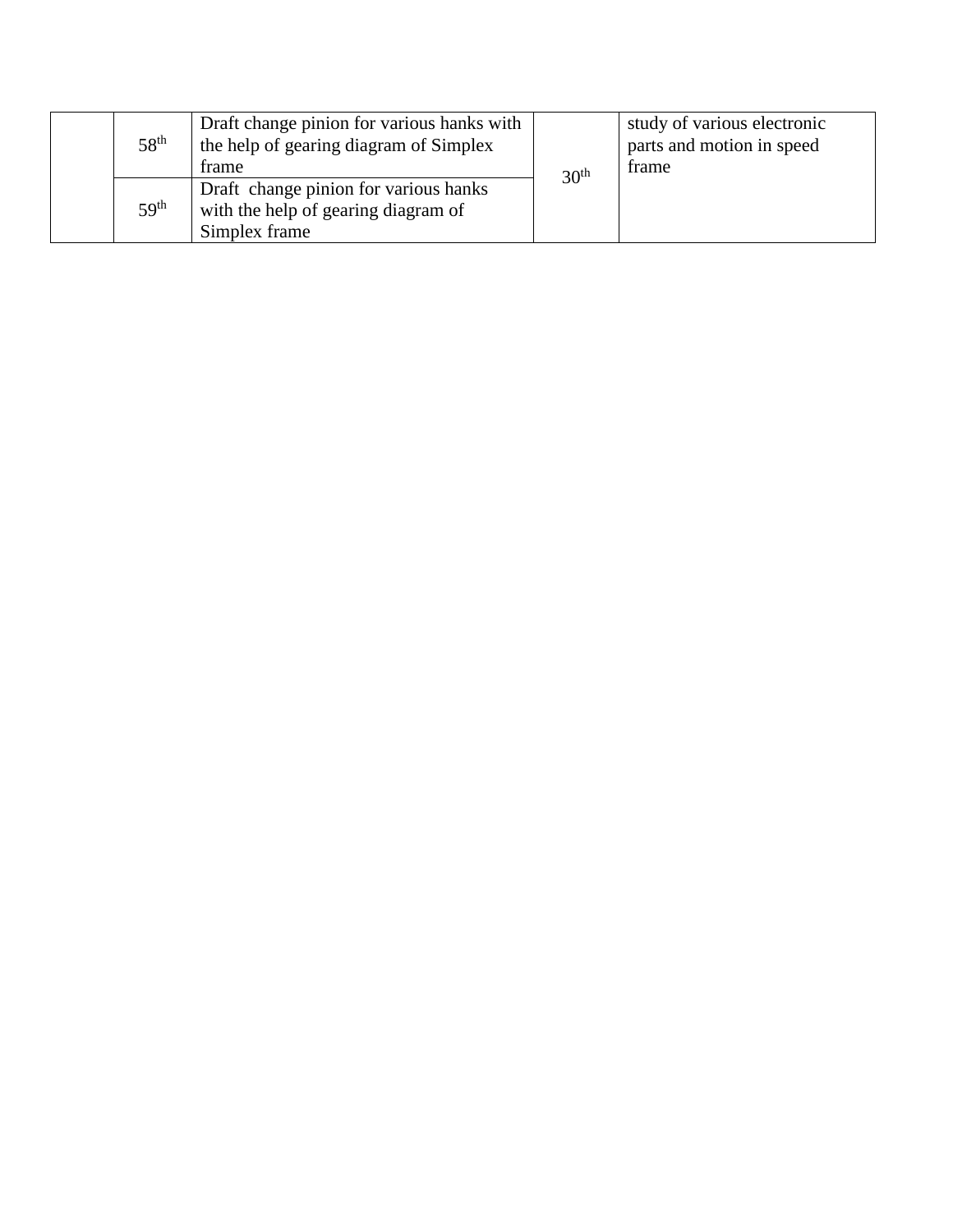Name of Faculty: Krishan Chahal Discipline: Textile Technology Semester: 4<sup>th</sup> Subject: WEAVING PREPARATORY PROCESSES-II Lesson Plan Duration: 15 weeks Work Load (Lecture / Practical) per week (in hours): Theory = 3 per week

|                  | <b>Theory</b>    |                                                                                                |  |  |  |  |  |
|------------------|------------------|------------------------------------------------------------------------------------------------|--|--|--|--|--|
| Week             | Lecture          | <b>Topic</b>                                                                                   |  |  |  |  |  |
|                  | day              | (including assignment / test)                                                                  |  |  |  |  |  |
|                  | 1 <sup>st</sup>  | Introduction to warping and its objectives                                                     |  |  |  |  |  |
| 1 <sup>st</sup>  | 2 <sup>nd</sup>  | Introduction to warping and its objectives                                                     |  |  |  |  |  |
|                  | 3 <sup>rd</sup>  | Different systems of warping and their limitation                                              |  |  |  |  |  |
|                  | 4 <sup>th</sup>  | Different systems of warping and their limitation                                              |  |  |  |  |  |
| 2 <sup>nd</sup>  | 5 <sup>th</sup>  | Working of sectional warping machine and their limitation                                      |  |  |  |  |  |
|                  | 6 <sup>th</sup>  | Working of sectional warping machine and their limitation                                      |  |  |  |  |  |
|                  | 7 <sup>th</sup>  | Working of ordinary beam warping and high speed beam warping machines<br>and their limitations |  |  |  |  |  |
| 3 <sup>rd</sup>  | 8 <sup>th</sup>  | Working of ordinary beam warping and high speed beam warping machines<br>and their limitations |  |  |  |  |  |
|                  | <b>9th</b>       | Working of ordinary beam warping and high speed beam warping machines<br>and their limitations |  |  |  |  |  |
|                  | 10 <sup>th</sup> | Types of creels and tensioner                                                                  |  |  |  |  |  |
| 4 <sup>th</sup>  | 11 <sup>th</sup> | Types of creels and tensioner                                                                  |  |  |  |  |  |
|                  | 12 <sup>th</sup> | Common faults in warping and their remedies                                                    |  |  |  |  |  |
|                  | 13 <sup>th</sup> | Process control parameter in working                                                           |  |  |  |  |  |
| 5 <sup>th</sup>  | 14 <sup>th</sup> | <b>Expert Lecture 1</b>                                                                        |  |  |  |  |  |
|                  | 15 <sup>rd</sup> | Introduction to sizing and its objects                                                         |  |  |  |  |  |
|                  | 16 <sup>th</sup> | Introduction to sizing and its objects                                                         |  |  |  |  |  |
| 6 <sup>th</sup>  | 17 <sup>th</sup> | Sessional-1                                                                                    |  |  |  |  |  |
|                  | 18 <sup>th</sup> | Various methods of sizing and names of the same                                                |  |  |  |  |  |
|                  | 19 <sup>th</sup> | Various methods of sizing and names of the same                                                |  |  |  |  |  |
| 7 <sup>th</sup>  | 20 <sup>th</sup> | Study of slasher sizing machine. Passage of yarn through it.                                   |  |  |  |  |  |
|                  | 21 <sup>th</sup> | Study of slasher sizing machine. Passage of yarn through it.                                   |  |  |  |  |  |
|                  | $22^{th}$        | Study of slasher sizing machine. Passage of yarn through it.                                   |  |  |  |  |  |
| 8 <sup>th</sup>  | 23 <sup>th</sup> | Measuring and marking motion                                                                   |  |  |  |  |  |
|                  | 24 <sup>th</sup> | Measuring and marking motion                                                                   |  |  |  |  |  |
|                  | 25 <sup>th</sup> | Sessional 2 <sup>nd</sup>                                                                      |  |  |  |  |  |
| 9 <sup>th</sup>  | 26 <sup>th</sup> | Method of drying sized warp                                                                    |  |  |  |  |  |
|                  | 27 <sup>th</sup> | Method of drying sized warp                                                                    |  |  |  |  |  |
|                  | 28 <sup>th</sup> | Comparison of chamber drying and cylinder drying                                               |  |  |  |  |  |
| 10 <sup>th</sup> | 29 <sup>th</sup> | <b>Expert Lecture 2</b>                                                                        |  |  |  |  |  |
|                  | 30 <sup>th</sup> | Multi-cylinder and hot air drying                                                              |  |  |  |  |  |
| 11 <sup>th</sup> | 31 <sup>th</sup> | Multi-cylinder and hot air drying                                                              |  |  |  |  |  |
|                  | 32 <sup>th</sup> | Multi-cylinder and hot air drying                                                              |  |  |  |  |  |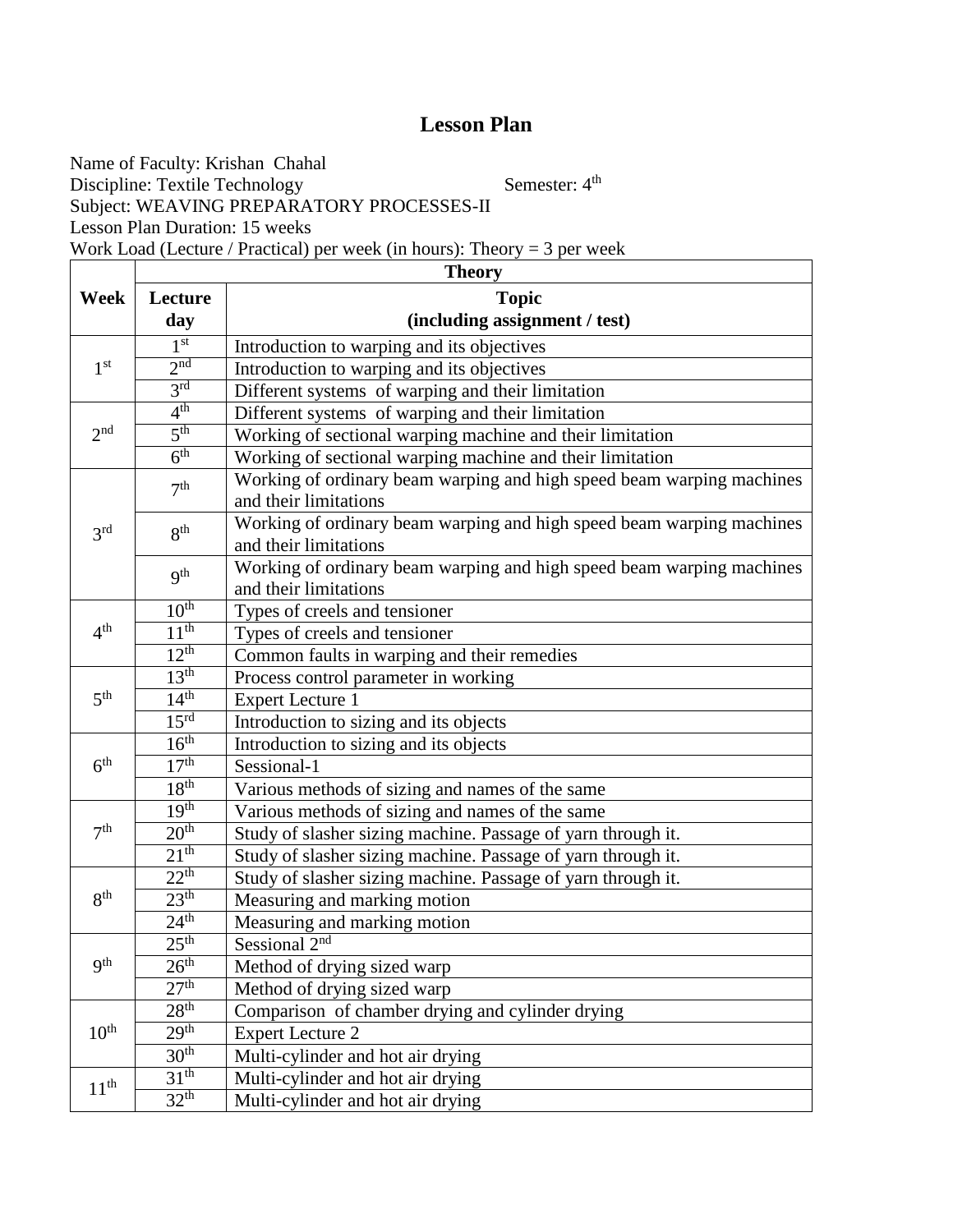|                  | 33 <sup>th</sup>                                                          | Multi-cylinder and hot air drying                       |  |  |  |
|------------------|---------------------------------------------------------------------------|---------------------------------------------------------|--|--|--|
|                  | 34 <sup>th</sup>                                                          | Various types of sizing ingredients and their objects   |  |  |  |
| $12^{th}$        | $35^{\text{th}}$<br>Various types of sizing ingredients and their objects |                                                         |  |  |  |
|                  | 36 <sup>th</sup>                                                          | Various types of sizing ingredients and their objects   |  |  |  |
| 13 <sup>th</sup> | 37 <sup>th</sup>                                                          | Sessional-III                                           |  |  |  |
|                  | 38 <sup>th</sup>                                                          | Process control parameter in sizing                     |  |  |  |
|                  | 39 <sup>th</sup>                                                          | Process control parameter in sizing                     |  |  |  |
|                  | $40^{\text{th}}$                                                          | <b>Expert Lecture 3</b>                                 |  |  |  |
| 14 <sup>th</sup> | $41^{\text{th}}$                                                          | Calculation regarding weight of warp and weight of weft |  |  |  |
|                  | $42^{\text{th}}$                                                          | Calculation regarding weight of warp and weight of weft |  |  |  |
|                  | $43^{\text{th}}$                                                          | Number of sections, width of sections                   |  |  |  |
| 15 <sup>th</sup> | $44^{\text{th}}$                                                          | creel capacity                                          |  |  |  |
|                  | $45^{\text{th}}$                                                          | Calculation regarding production of warp                |  |  |  |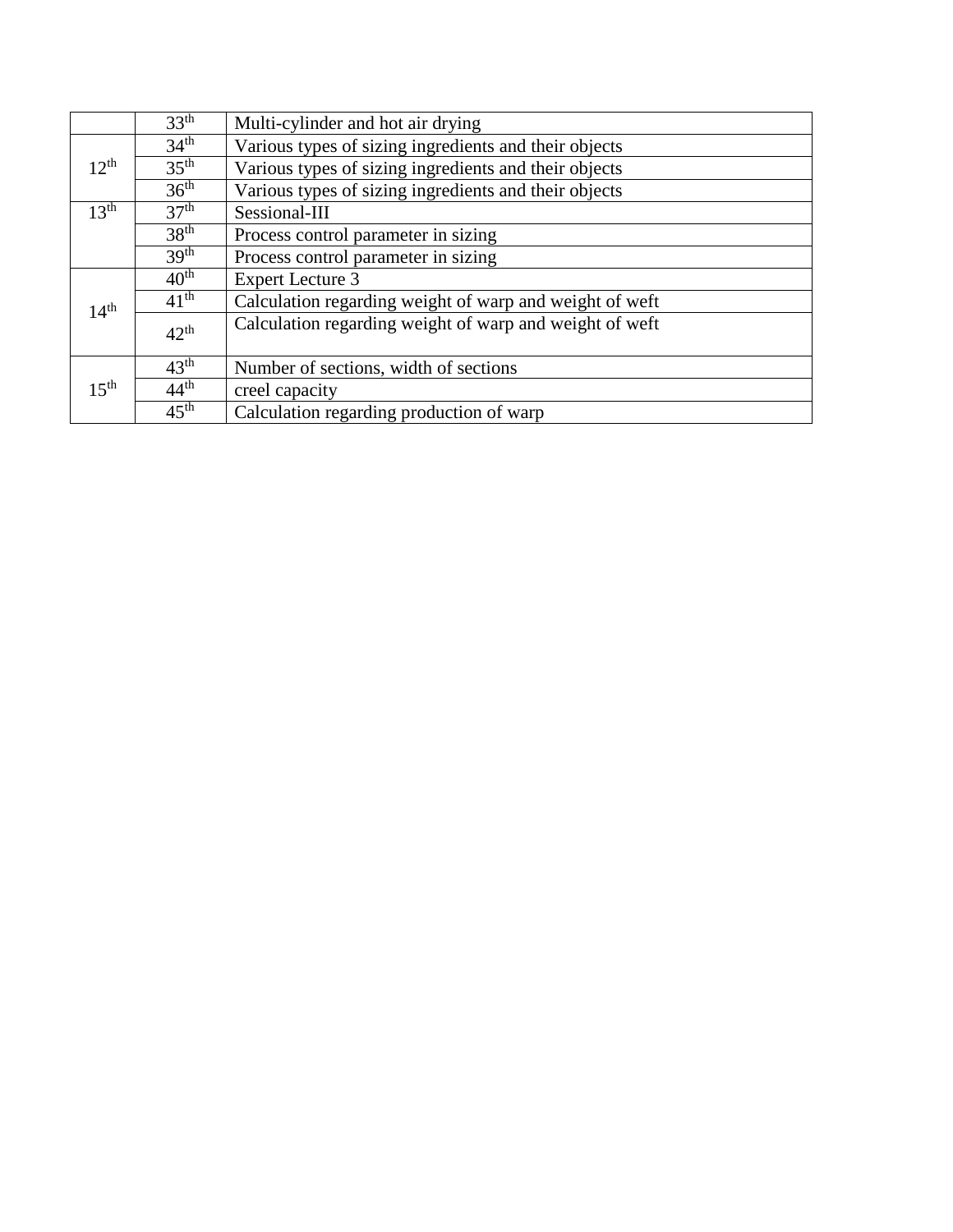Name of Faculty: Ajay Bishnoi (Theory), Ajay Bishnoi (Pract.-G1), Krishan Chahal (Pract.-G2)<br>Discipline: Textile Technology Semester: 4<sup>th</sup> Discipline: Textile Technology

Subject: WEAVING TECHNOLOGY-II

Lesson Plan Duration: 15 weeks

Work Load (Lecture / Practical) per week (in hours): Th= 4, Practical = 4 (G-I:AB, G-II: KKC)

|                 | Theory           |                                                                                                                        | Practical         |                                                                                  |
|-----------------|------------------|------------------------------------------------------------------------------------------------------------------------|-------------------|----------------------------------------------------------------------------------|
| Week            | Lecture<br>day   | Topic<br>(including assignment / test)                                                                                 | Practical<br>Week | Topic                                                                            |
|                 | 1 <sup>st</sup>  | Introduction to Dobby and its<br>objects                                                                               |                   | Gait-up of warp on dobby<br>loom                                                 |
|                 | 2 <sup>nd</sup>  | Introduction to different kind of<br>dobbies with respect to lifts, shed<br>formation, working of pattern<br>cylinders |                   |                                                                                  |
| 1 <sup>st</sup> | 3 <sup>rd</sup>  | Introduction to different kind of<br>dobbies with respect to lifts, shed<br>formation, working of pattern<br>cylinders | 1 <sup>st</sup>   |                                                                                  |
|                 | 4 <sup>th</sup>  | Introduction to different kind of<br>dobbies with respect to lifts, shed<br>formation, working of pattern<br>cylinders |                   |                                                                                  |
| 2 <sub>nd</sub> | 5 <sup>th</sup>  | Introduction to different kind of<br>dobbies with respect to lifts, shed<br>formation, working of pattern<br>cylinders |                   | Setting of Cylinder, knives and<br>Feelers of dobby and sketching<br>of the same |
|                 | 6 <sup>th</sup>  | Mechanism and working of<br>different parts of keighley/climax<br>dobby                                                |                   |                                                                                  |
|                 | 7 <sup>th</sup>  | Mechanism and working of<br>different parts of keighley/climax<br>dobby                                                | 2 <sup>nd</sup>   |                                                                                  |
|                 | 8 <sup>th</sup>  | Mechanism and working of<br>different parts of keighley/climax<br>dobby                                                |                   |                                                                                  |
|                 | q <sup>th</sup>  | Introduction to paper dobby                                                                                            |                   | Setting of T-lever                                                               |
| 3 <sup>rd</sup> | $10^{\text{th}}$ | Timing of various working parts of<br>dobby                                                                            | 3 <sup>rd</sup>   | Techniques of levelling heal<br>shafts on Climax dobby loom                      |
|                 | 11 <sup>th</sup> | Faults in dobby weaving and their<br>rectification                                                                     |                   |                                                                                  |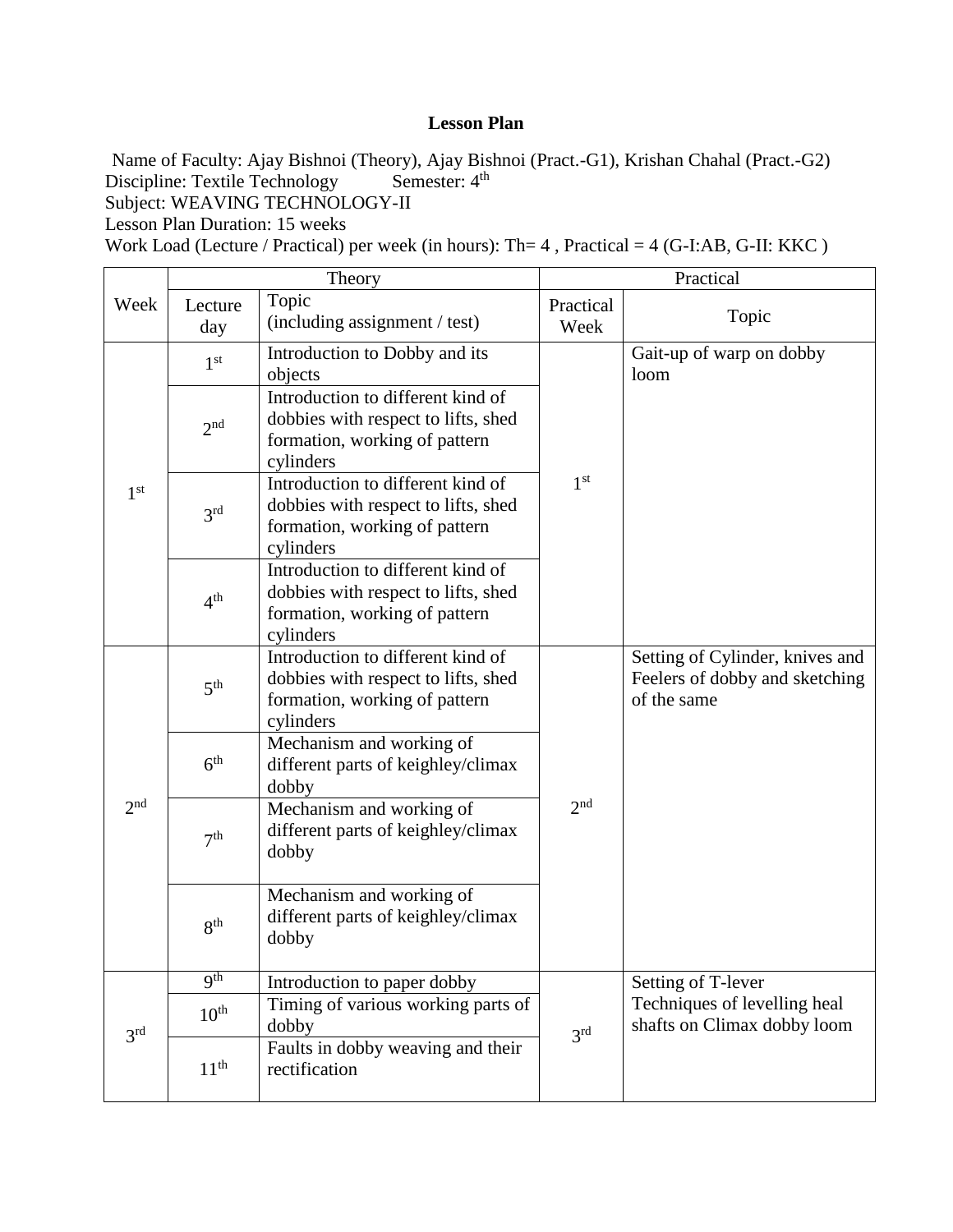|                 | $12^{th}$        | Introduction to box-motion, its<br>objects and different types of box<br>motion           |                 |                                                               |
|-----------------|------------------|-------------------------------------------------------------------------------------------|-----------------|---------------------------------------------------------------|
|                 | 13 <sup>th</sup> | Mechanism & working of<br>following box motion: - Eccle's<br>box motion                   |                 | Techniques of leveling                                        |
| 4 <sup>th</sup> | 14 <sup>th</sup> | Mechanism & working of<br>following box motion: - Eccle's<br>box motion                   | 4 <sup>th</sup> | healdshafts on Paper dobby<br>loom                            |
|                 | 15 <sup>th</sup> | Chain making for the drop box                                                             |                 |                                                               |
|                 | 16 <sup>th</sup> | Chain making for the drop box                                                             |                 |                                                               |
|                 | 17 <sup>th</sup> | Faults in drop box and their<br>rectification                                             |                 | Preparation of dobby chain.<br>Construction, working and      |
| 5 <sup>th</sup> | $18^{\text{th}}$ | <b>Expert Lecture 1</b>                                                                   | 5 <sup>th</sup> | adjustment/setting of various<br>parts of climax dobby with   |
|                 | 19 <sup>th</sup> | Matching drop box with dobby                                                              |                 | sketch                                                        |
|                 | 20 <sup>th</sup> | Matching drop box with dobby                                                              |                 |                                                               |
|                 | 21 <sup>th</sup> | Sessional 1                                                                               |                 | Setting up drop-box and its<br>timing                         |
|                 | $22^{th}$        | Introduction to figure weaving and<br>objects of Jacquard shedding                        |                 |                                                               |
| 6 <sup>th</sup> | 23 <sup>rd</sup> | Introduction to figure weaving and<br>objects of Jacquard shedding                        | 6 <sup>th</sup> |                                                               |
|                 | 24 <sup>th</sup> | Introduction to figure weaving and<br>objects of Jacquard shedding                        |                 |                                                               |
|                 | 25 <sup>th</sup> | Construction and working of<br>various parts of a jacquard.                               |                 | Setting up drop-box and its<br>timing                         |
|                 | 26 <sup>th</sup> | Single and double lift Principles.                                                        |                 |                                                               |
| 7 <sup>th</sup> | 27 <sup>th</sup> | Single Lift Single Cylinder<br>(SLSC) Jacquard, its limitations.                          | 7 <sup>th</sup> |                                                               |
|                 | 28 <sup>th</sup> | Double Lift Jacquards (with Single<br>and Double Cylinders). Their<br>merits and demerits |                 |                                                               |
|                 | 29 <sup>th</sup> | Double Lift Jacquards (with Single<br>and Double Cylinders). Their<br>merits and demerits |                 | Preparation of drop-box chain<br>and working the same on loom |
| 8 <sup>th</sup> | 30 <sup>th</sup> | Comparison of jacquard weaving<br>with dobby and tappet weaving                           | 8 <sup>th</sup> |                                                               |
|                 | $31^{\text{th}}$ | Comparison of jacquard weaving<br>with dobby and tappet weaving                           |                 |                                                               |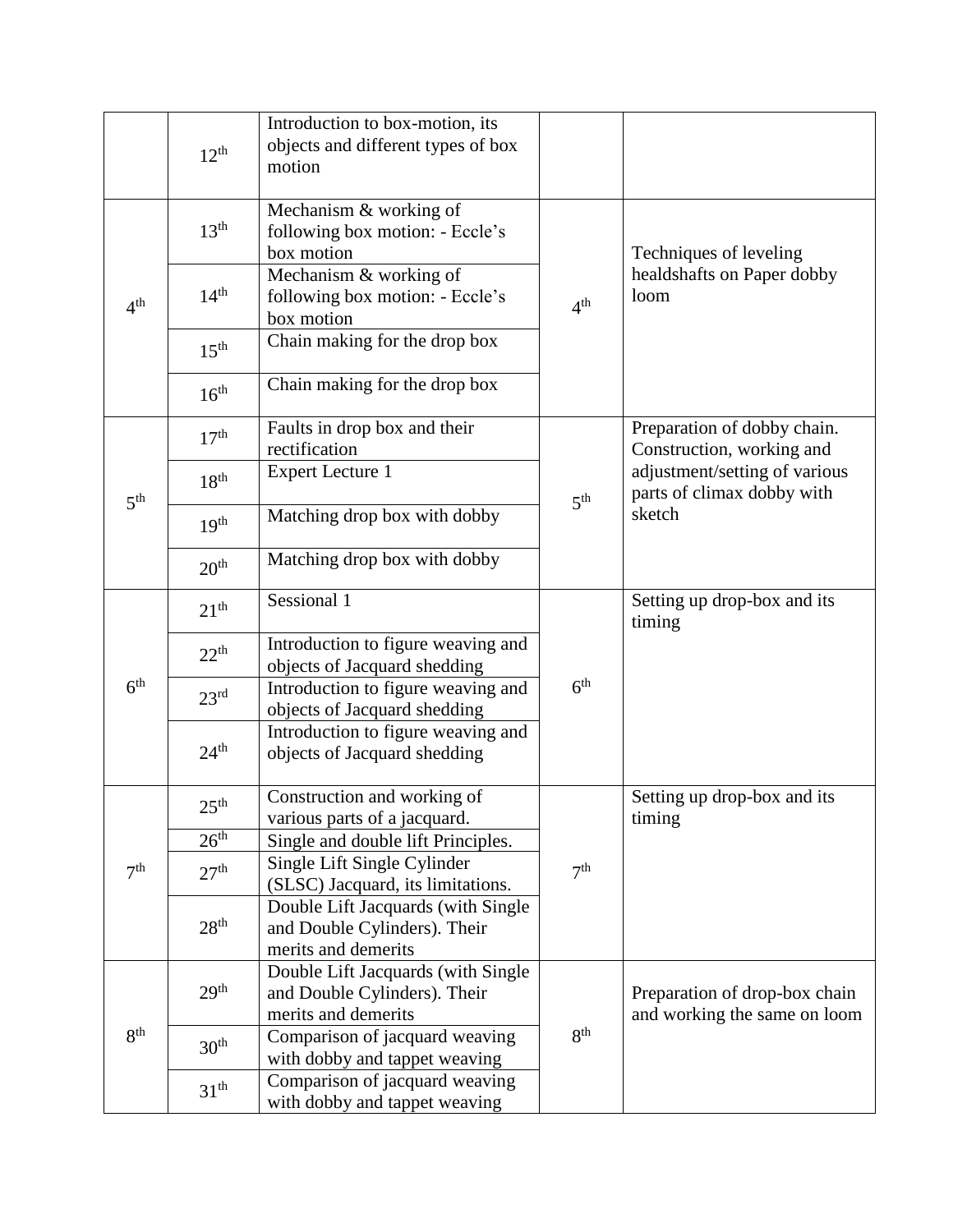|                  | 32 <sup>th</sup> | Comparison of jacquard weaving<br>with dobby and tappet weaving |                  |                                                        |
|------------------|------------------|-----------------------------------------------------------------|------------------|--------------------------------------------------------|
|                  | 33 <sup>rd</sup> | Sessional 2                                                     |                  |                                                        |
|                  | 34 <sup>th</sup> | Study of mechanism of jacquard                                  |                  |                                                        |
|                  |                  | Twilling Jacquard                                               |                  | Weaving practice on loom                               |
| 9 <sup>th</sup>  | 35 <sup>th</sup> | Gauze & Leno Jacquard-Cross<br>Border Jacquard                  | 9 <sup>th</sup>  | fitted with the dobby.                                 |
|                  | 36 <sup>th</sup> | Border Jacquard,                                                |                  |                                                        |
|                  | 37 <sup>th</sup> | <b>Expert Lecture 2</b>                                         |                  |                                                        |
|                  |                  | Study of working of various parts                               |                  | Sketching of various parts of                          |
|                  | 38 <sup>th</sup> | of Electronic Jacquard                                          |                  | Jacquard, - Mounting of                                |
|                  |                  | Study of working of various parts                               |                  | jacquard                                               |
| 10 <sup>th</sup> | 39 <sup>th</sup> | of Electronic Jacquard                                          | 10 <sup>th</sup> |                                                        |
|                  |                  | Study of working of various parts                               |                  |                                                        |
|                  | 40 <sup>th</sup> | of Electronic Jacquard                                          |                  |                                                        |
|                  | $41^{\text{th}}$ | Parts of harness                                                |                  |                                                        |
|                  | $42^{\text{th}}$ | Parts of harness                                                |                  |                                                        |
| 11 <sup>th</sup> |                  |                                                                 | 11 <sup>th</sup> | Cylinder driving and griffe                            |
|                  | $43^{\text{th}}$ | Straight tie                                                    |                  | driving in Jacquard - Tracing                          |
|                  | 44 <sup>th</sup> | Straight tie                                                    |                  | 1st hook in jacquard                                   |
|                  | 45 <sup>th</sup> | Pointed tie                                                     |                  |                                                        |
|                  | 46 <sup>th</sup> | Pointed tie                                                     |                  |                                                        |
| $12^{th}$        | 47 <sup>th</sup> | Mixed tie                                                       | $12^{th}$        | Comparison of Single lift and<br>Double lift jacquard. |
|                  | 48 <sup>th</sup> | Mixed tie                                                       |                  |                                                        |
|                  | 49 <sup>th</sup> | Sessional 3                                                     |                  | Preparation of harness,                                |
|                  | 50 <sup>th</sup> | Borders and middle tie.                                         |                  | Practice of Card-punching.                             |
|                  |                  | Sequence – wise Preparation of                                  |                  |                                                        |
|                  | 51 <sup>th</sup> | Jacquard Design – Example (from                                 |                  |                                                        |
| 13 <sup>th</sup> |                  | cloth design-graph paper design                                 | 13 <sup>th</sup> |                                                        |
|                  |                  | and Jacquard)                                                   |                  |                                                        |
|                  |                  | Sequence –wise Preparation of                                   |                  |                                                        |
|                  | $52^{\text{th}}$ | Jacquard Design - Example (from                                 |                  |                                                        |
|                  |                  | cloth design-graph paper design                                 |                  |                                                        |
|                  |                  | and Jacquard)                                                   |                  |                                                        |
|                  | 53 <sup>th</sup> | <b>Expert Lecture 3</b>                                         |                  | Removal of faults during                               |
|                  |                  | Card cutting machine - its working                              |                  | jacquard weaving                                       |
|                  | $54^{\text{th}}$ | and process of card lacing (chain                               |                  |                                                        |
| 14 <sup>th</sup> |                  | maker)                                                          | 14 <sup>th</sup> |                                                        |
|                  |                  | Card cutting machine - its working                              |                  |                                                        |
|                  | $55^{\text{th}}$ | and process of card lacing (chain                               |                  |                                                        |
|                  |                  | maker)                                                          |                  |                                                        |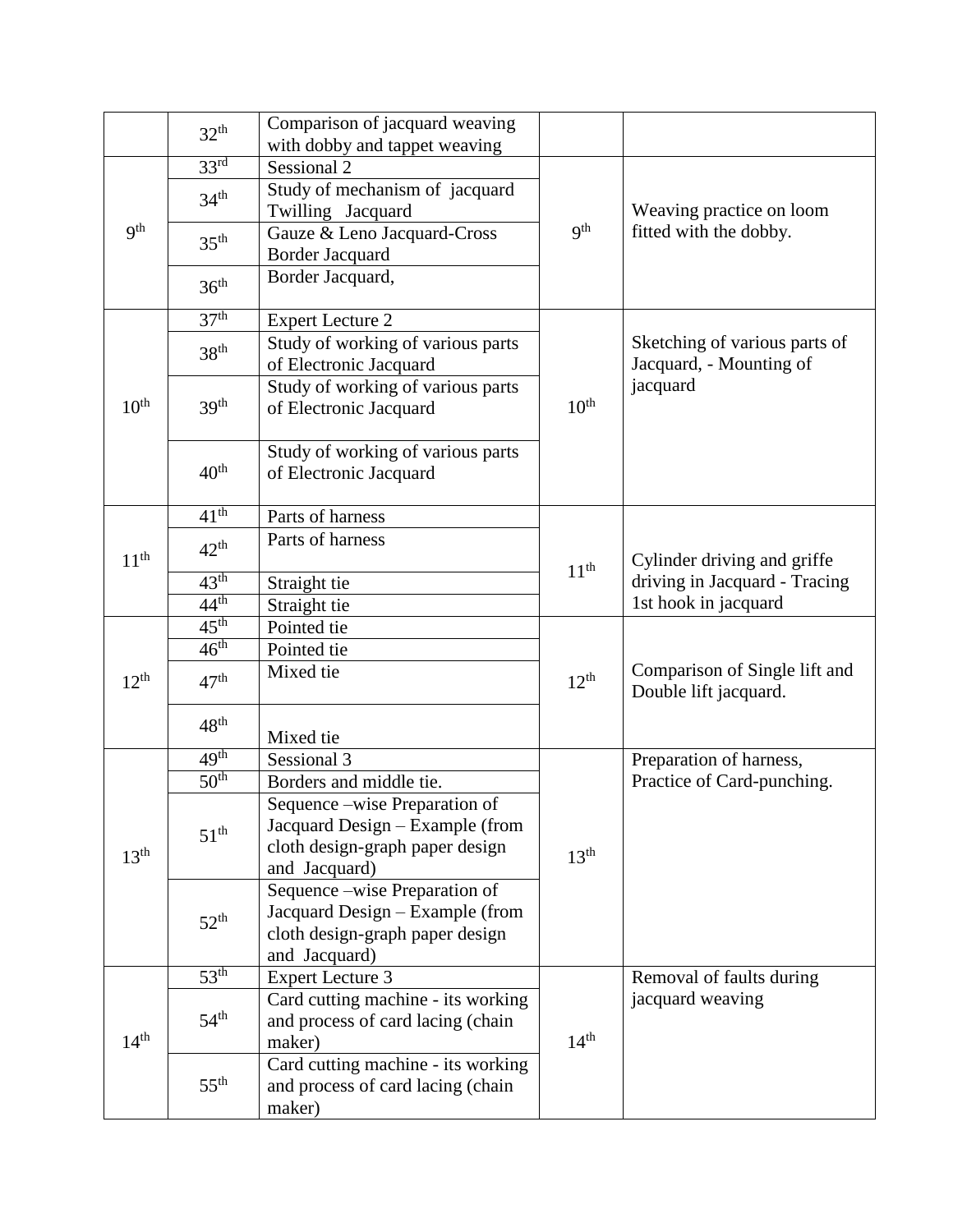|                  | 56 <sup>th</sup> | Faults in jacquard weaving and   |                  |                                |
|------------------|------------------|----------------------------------|------------------|--------------------------------|
|                  |                  | their rectification              |                  |                                |
|                  | 57 <sup>th</sup> | Faults in jacquard weaving and   |                  | Preparation of jacquard chain. |
|                  |                  | their rectification              |                  |                                |
|                  |                  | Calculation of production,       |                  |                                |
|                  | 58 <sup>th</sup> | efficiency effect on production, |                  |                                |
|                  |                  | calculation relating to se t of  | 15 <sup>th</sup> |                                |
|                  |                  | harness and set of the reed      |                  |                                |
| $15^{\text{th}}$ | 59 <sup>th</sup> | Calculation of production,       |                  |                                |
|                  |                  | efficiency effect on production, |                  |                                |
|                  |                  | calculation relating to se t of  |                  |                                |
|                  |                  | harness and set of the reed      |                  |                                |
|                  |                  | Calculation of production,       |                  |                                |
|                  | 60 <sup>th</sup> | efficiency effect on production, |                  |                                |
|                  |                  | calculation relating to se t of  |                  |                                |
|                  |                  | harness and set of the reed      |                  |                                |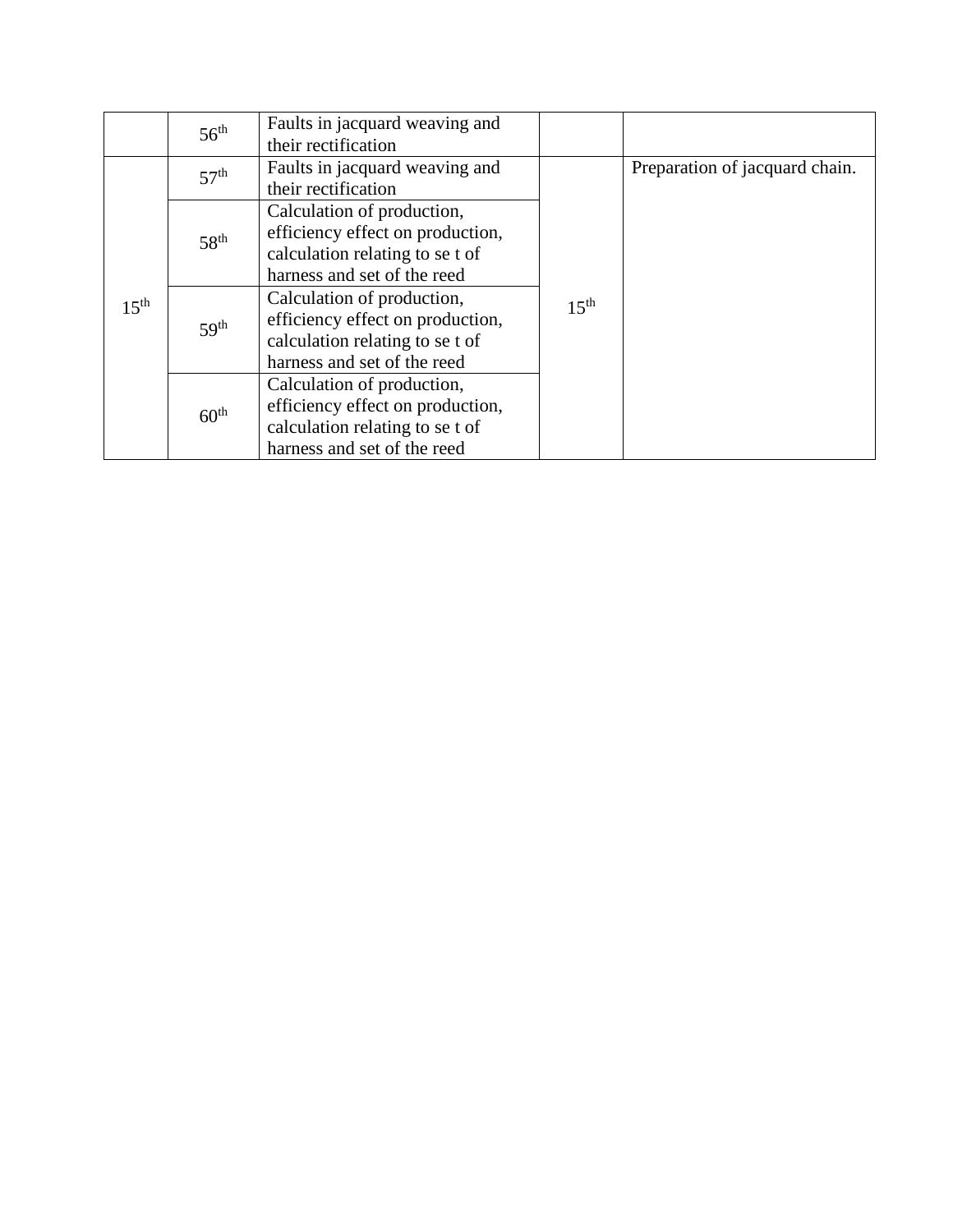Name of Faculty: Sunita Devi (Theory), Sunita Devi (Pract.-G1), GF4 (Pract.-G2)<br>Discipline: Textile Technology Semester:  $4^{\text{th}}$ 

Discipline: Textile Technology

Subject: FABRIC STRUCTURE -II

Lesson Plan Duration: 15 weeks

Work Load (Lecture / Practical) per week (in hours): Th= 3 , Practical = 4(G-I:SD, G-II: GF4 )

|                 | Theory               |                                               | Practical         |                                                        |
|-----------------|----------------------|-----------------------------------------------|-------------------|--------------------------------------------------------|
| Week            | Lecture<br>day       | Topic<br>(including assignment / test)        | Practical<br>Week | Topic                                                  |
|                 | 1 <sup>st</sup>      | Principle of figuring with extra<br>material, | 1 <sup>st</sup>   | Study of the methods of<br>calculating and finding the |
| 1 <sup>st</sup> | 2 <sup>nd</sup>      | Principle of figuring with extra<br>material, |                   | repeat of unit.                                        |
|                 | 3 <sup>rd</sup>      | Extra warp figuring                           |                   |                                                        |
|                 | 4th                  | Extra warp figuring                           |                   | Study of the methods of                                |
| 2 <sup>nd</sup> | 5th                  | Extra weft figuring                           | 2 <sup>nd</sup>   | calculating and finding the                            |
|                 | 6th                  | Extra weft figuring                           |                   | repeat of unit.                                        |
|                 | 7th                  | figuring with extra warp and weft             |                   | Methods of calculating various                         |
|                 | 8th                  | figuring with extra warp and weft             |                   | fabric parameters like                                 |
| 3 <sup>rd</sup> | 9th                  | Weft backed cloths                            | 3 <sup>rd</sup>   | shrinkage percentage,<br>cloth/100mts,<br>cloth/Mtrs.  |
|                 | 10 <sup>th</sup>     | Weft backed cloths                            |                   | Methods of calculating various                         |
|                 | 11 <sup>th</sup>     | Weft backed cloths                            |                   | fabric parameters like                                 |
| 4 <sup>th</sup> | $12^{th}$            | warp backed clothes                           | 4 <sup>th</sup>   | shrinkage percentage,<br>cloth/100mts,<br>cloth/Mtrs   |
|                 | 13 <sup>th</sup>     | warp backed clothes                           |                   | Reeds space required during                            |
| 5 <sup>th</sup> | 14 <sup>th</sup>     | <b>Expert Lecture 1</b>                       | 5 <sup>th</sup>   | analysis of various fabrics                            |
|                 | 15 <sup>th</sup>     | Interchanging figured backed<br>clothes       |                   | mentioned in theory                                    |
| 6 <sup>th</sup> | 16 <sup>th</sup>     | Interchanging figured backed<br>clothes       | 6 <sup>th</sup>   | Testing of of figuring with<br>extra material,         |
|                 | 17 <sup>th</sup>     | Sessional 1                                   |                   |                                                        |
|                 | 18 <sup>rd</sup>     | backed cloth with wadded threads              |                   |                                                        |
|                 | 19 <sup>th</sup>     | backed cloth with wadded threads              |                   | Testing of of figuring with                            |
| 7 <sup>th</sup> | 20 <sup>th</sup>     | imitation backed cloth                        | 7 <sup>th</sup>   | extra material                                         |
|                 | $2\overline{1^{th}}$ | imitation backed cloth                        |                   |                                                        |
|                 | 22 <sup>th</sup>     | Self stitched double clothes                  |                   | Viva voca                                              |
| 8 <sup>th</sup> | 23 <sup>th</sup>     | Self stitched double clothes                  | 8 <sup>th</sup>   |                                                        |
|                 | 24 <sup>th</sup>     | centre stitched double cloth                  |                   |                                                        |
|                 | 25 <sup>rd</sup>     | Sessional 2                                   |                   | Testing of backed cloth/double                         |
| 9 <sup>th</sup> | 26 <sup>th</sup>     | centre stitched double cloth                  | 9 <sup>th</sup>   | cloth                                                  |
|                 | 27 <sup>th</sup>     | centre stitched double cloth                  |                   |                                                        |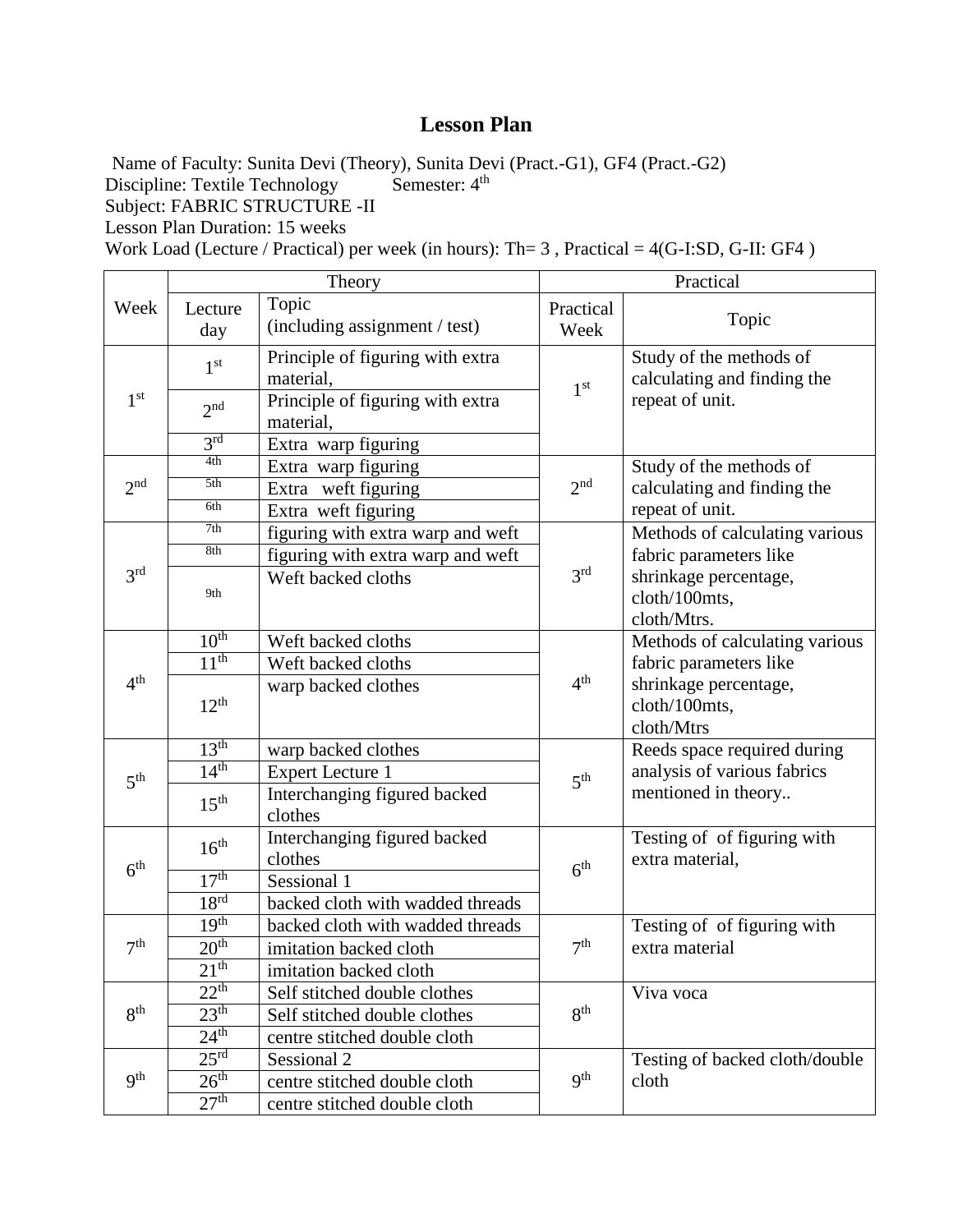|                  | 28 <sup>th</sup> | <b>Expert Lecture 2</b>                                                       |                  | Testing of backed cloth/double              |
|------------------|------------------|-------------------------------------------------------------------------------|------------------|---------------------------------------------|
| $10^{\text{th}}$ | 29 <sup>th</sup> | wadded double clothes                                                         | $10^{\text{th}}$ | cloth                                       |
|                  | 30 <sup>th</sup> | wadded double clothes                                                         |                  |                                             |
|                  | 31 <sup>th</sup> | Pile Fabrics,                                                                 |                  | Fabric analysis of pile fabrics             |
| 11 <sup>th</sup> | 32 <sup>th</sup> | Pile Fabrics,                                                                 |                  |                                             |
|                  | 33 <sup>th</sup> | Terry and fancy pile fabrics                                                  | $11^{\text{th}}$ |                                             |
|                  | 34th             | simple & fancy Terry pile<br>structure                                        |                  |                                             |
| $12^{th}$        | 35 <sup>th</sup> | wrap pile production with the aid<br>of wires & on face to face<br>principles | 12 <sup>th</sup> | Fabric analysis of pile fabrics             |
|                  | 36 <sup>th</sup> | wrap pile production with the aid<br>of wires & on face to face<br>principles |                  |                                             |
|                  | 37 <sup>th</sup> | Sessional 3                                                                   |                  | Fabric analysis of pile fabrics             |
| 13 <sup>th</sup> | 38 <sup>th</sup> | wrap pile production with the aid<br>of wires & on face to face<br>principles | 13 <sup>th</sup> |                                             |
|                  | 39 <sup>th</sup> | Weft pile fabrics, velveteen                                                  |                  |                                             |
|                  | $40^{\text{th}}$ | Weft pile fabrics, velveteen                                                  |                  | Fabric analysis of damasks and              |
| 14 <sup>th</sup> | $41^{\text{th}}$ | <b>Expert Lecture 3</b>                                                       | 14 <sup>th</sup> | brocades                                    |
|                  | $42^{\text{th}}$ | Damasks (Definition and design<br>only)                                       |                  |                                             |
| $15^{\text{th}}$ | $43^{\text{th}}$ | Damasks (Definition and design<br>only)                                       |                  | Fabric analysis of damasks and<br>brocades. |
|                  | $44^{\text{th}}$ | Figured warp rib brocades<br>(Definition and design only)                     | $15^{\text{th}}$ |                                             |
|                  | 45 <sup>th</sup> | Figured warp rib brocades<br>(Definition and design only)                     |                  |                                             |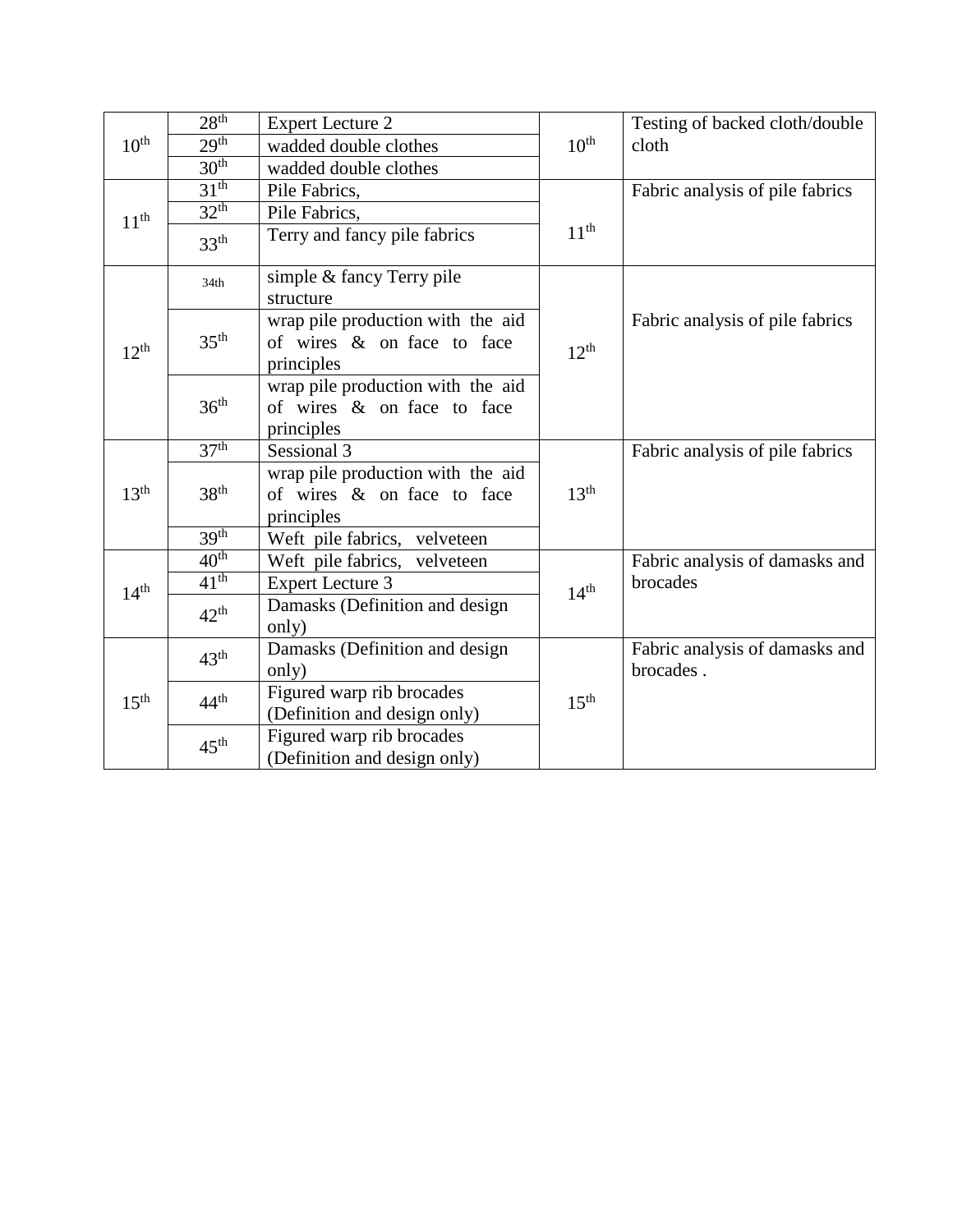Name of Faculty: Name of Faculty: Sunita Devi (Theory), GF3 (Pract.-G1 & G2) Discipline: Textile Technology Semester:  $4<sup>th</sup>$ Subject: Knitting Technology Lesson Plan Duration: 15 weeks Work Load (Lecture / Practical) per week (in hours): Th= 3, Practical  $= 4$  $\mathsf{r}$ 

|                 | Theory           |                                                                    | Practical         |                                                 |
|-----------------|------------------|--------------------------------------------------------------------|-------------------|-------------------------------------------------|
| Week            | Lecture<br>day   | Topic<br>(including assignment / test)                             | Practical<br>Week | Topic                                           |
|                 | 1 <sup>st</sup>  | Comparison between knitted and<br>woven fabrics                    |                   | To study different needles and<br>their cycles. |
| 1 <sup>st</sup> | 2 <sup>nd</sup>  | warp and weft knitting. Types of<br>knitting needles,              | 1 <sup>st</sup>   |                                                 |
|                 | 3 <sup>rd</sup>  | Types of knitting needles,                                         |                   |                                                 |
|                 | 4th              | passage of material through circular<br>knitting machine           |                   | $-do-$                                          |
| $2n$ d          | 5th              | $-do-$                                                             | 2 <sup>nd</sup>   |                                                 |
|                 | 6th              | passage of material through flat bed<br>knitting machine           |                   |                                                 |
|                 | 7th              | -do-                                                               |                   | Yarn parameters for hosiery yarn                |
| 3 <sup>rd</sup> | 8th              | parts of knitting machine, advantages<br>and disadvantages of each | 3 <sup>rd</sup>   |                                                 |
|                 | 9th              | $-do-$                                                             |                   |                                                 |
|                 | $10^{\text{th}}$ | Weft knitting; Introduction                                        |                   | $-do-$                                          |
| 4 <sup>th</sup> | $11^{th}$        | Types of stitches: Knit                                            | 4 <sup>th</sup>   |                                                 |
|                 | $12^{th}$        | tuck, float, Lay                                                   |                   |                                                 |
|                 | 13 <sup>th</sup> | $-do-$                                                             |                   | To make knit, tuck and float                    |
| 5 <sup>th</sup> | 14 <sup>th</sup> | Representation of stitches                                         | 5 <sup>th</sup>   | stitches                                        |
|                 | 15 <sup>th</sup> | <b>Effects of stitches</b>                                         |                   |                                                 |
| $6^{\rm th}$    | 16 <sup>th</sup> | methods of formation                                               | 6 <sup>th</sup>   | $-do-$                                          |
|                 | 17 <sup>th</sup> | end uses of these stitches                                         |                   |                                                 |
|                 | 18 <sup>rd</sup> | Revision of above                                                  |                   |                                                 |
|                 | 19 <sup>th</sup> | Weft knit structures; Introduction                                 |                   | To study passage of yarn through                |
| 7 <sup>th</sup> | 20 <sup>th</sup> | Plain structure                                                    | 7 <sup>th</sup>   | flat bed and circular weft knitting             |
|                 | 21 <sup>th</sup> | Rib structure                                                      |                   | machining.                                      |
|                 | 22 <sup>th</sup> | Interlock structure                                                |                   | To study different type of cams.                |
| 8 <sup>th</sup> | 23 <sup>th</sup> | Purl structure                                                     | 8 <sup>th</sup>   |                                                 |
|                 | 24 <sup>th</sup> | Characteristics of these structure                                 |                   |                                                 |
| q <sup>th</sup> | 25 <sup>rd</sup> | representation, derivatives of these<br>structure                  | <b>9th</b>        | $-do-$                                          |
|                 | 26 <sup>th</sup> | End uses with knitting cycles of each                              |                   |                                                 |
|                 | 27 <sup>th</sup> | $-do-$                                                             |                   |                                                 |